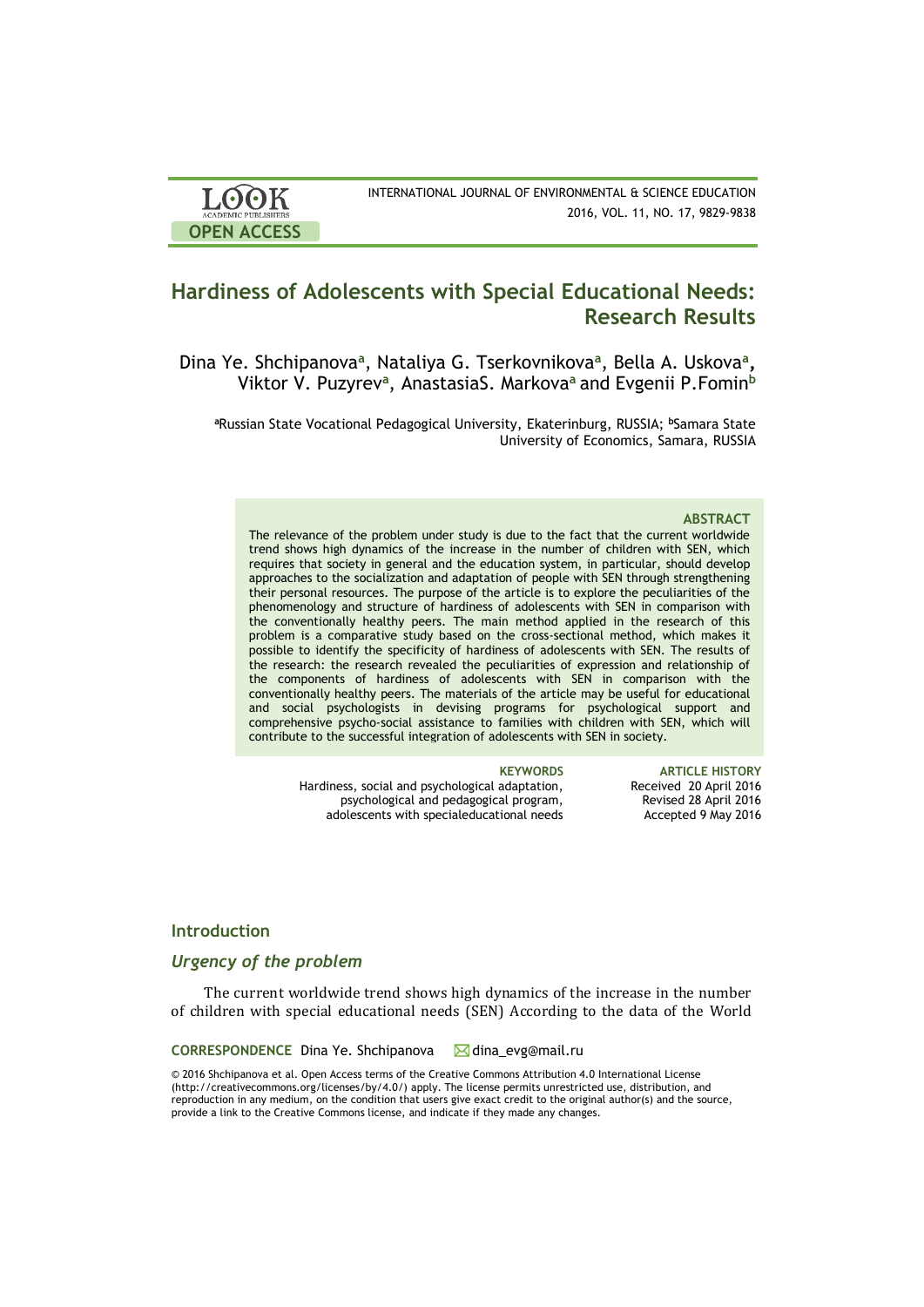Health Organization, disabled people account for one tenth of the population, globe, 120 million of them being children and teenagers (Angelova, Le-van & Mantarova, 2016; Akhmetzyanova, 2016). In Europe, recent estimates place the number of children with special educational needs (SEN) at 15 million (European Commission, 2010). Statistics show that each year there is an increase in the number of children with SEN also in the Russian Federation.

One of the difficulties confronting the child with disabilities is socialization. These children's socialization occurs in fairly small groups, mainly in the family and in the network of special (remedial) institutions. The peculiarities of functioning of organizations concerned with the education and training of children and adolescents with SEN both in retrospect and at present are based mostly on the medico-biological approach and the segregation model. Thus, the socialization of children with SEN currently occurs in relatively homogeneous groups of peers. As early as in the 30-s of the XX century L.S. Vygotsky (1934) noted that despite all the advantages a special school has a major drawback: it restricts its pupils to a micro society, creates a limited living space in which everything is tailored to the peculiarities of the children and does not prepare them sufficiently for real life.

The contradiction is intensified by the trend towards reducing the number of special educational organizations, as well as by the difficulty in implementing inclusive education in Russia to overcome the segregation models and to enhance socialization of people with SEN. These contradictions are noted by S.V. Alekhina (2016): there are changes at the legislative and institutional levels, however, at the socio-psychological level there is a fairly slow acceptance of ideas of inclusion both in the educational community and in the Russian society in general, including families that have children with SEN. Besides, the representatives of most social groups of the modern Russian society are not ready for supporting interaction with people with SEN. At the same time adolescents with SEN only in rare cases have a sufficient level of auto-competence and communicative skills to successfully engage in social interaction.

Thus there is a contradiction between the approaches declared in pedagogy and psychology and the practice of real life of children and adolescents with SEN. In this regard the development of hardiness as a set of patterns (attitudes and skills) to help convert the negative impacts into opportunities can serve, in our opinion, as the basis for the successful adaptation of children and adolescents with SEN in a wide range of social groups and situations. The most important aspect of the study of the phenomenon, reflecting its relevance, is that the components of hardiness develop in childhood and adolescence (Leontiev & Rasskazova, 2006; Maddi, 2006; Akhmetzyanova & Saitgaleeva, 2016).

Despite the sufficient level of knowledge of the component composition, structure and manifestation of hardiness of the individual in various spheres of life, the peculiarities of hardiness of adolescents with SEN have hitherto not been studied. Besides, there are no comprehensive psycho-pedagogical programs of development of hardiness of adolescents with SEN. Therefore, there is a contradiction between the lack of topical research and the demand for the development of both theoretical and applied aspects of the scientific problem of development of hardiness of adolescents with SEN.

The subject of this study is the peculiarities of hardiness of adolescents with special educational needs

The main hypothesis of the research: there are peculiarities in the levels of expression and relationship of the components of hardiness of adolescents with SEN in comparison with the conventionally healthy peers.

## **Methodological Framework**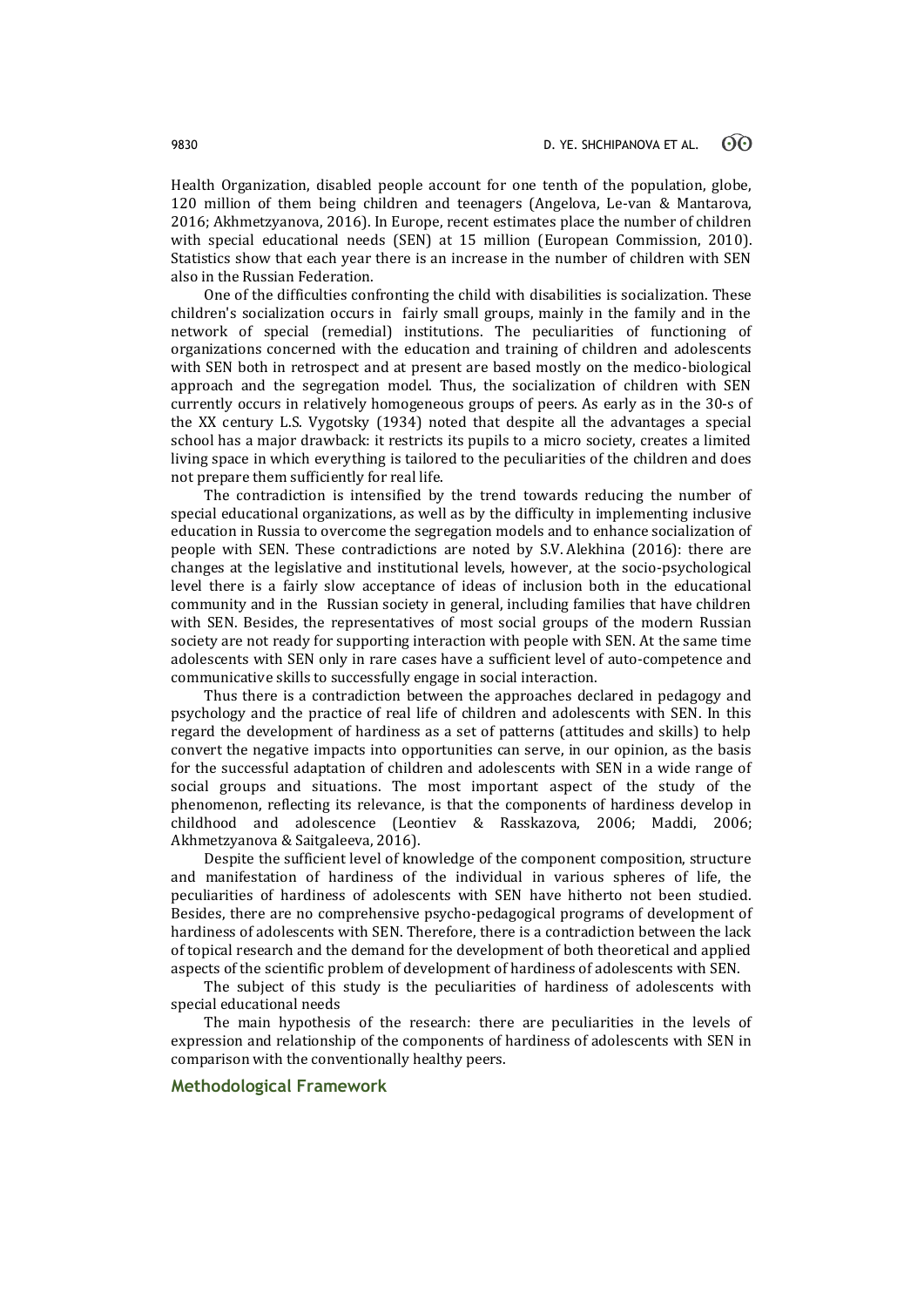#### 60 INTERNATIONAL JOURNAL OF ENVIRONMENTAL & SCIENCE EDUCATION 9831

### *Literature Review*

The analysis of the foreign research and the research conducted in Russia as regards the phenomenon under study showed that the term hardiness was first introduced by S.R. Maddi & S.C. Kobasa (1984). The phenomenon of hardiness is studied from the perspective of existential theory of personality. The theory of S.R. Maddi & S.C. Kobasa (1984) explicates hardiness as a system of convictions about oneself, about the world, about relations with the world. It is a disposition that includes three relatively autonomous components: commitment, control, challenge. Commitment is determined by S.R. Maddi (2002, 2004) as a conviction that commitment to what is happening gives a feeling of fullness of life. Control is a conviction that one's own efforts make it possible to affect the outcome of what is happening. Challenge is a conviction of a person that everything that happens to him contributes to his development through active acquisition of knowledge from the experience and its subsequent application (Maddi, 2002, 2004).

Hardiness has been studied by Russian researchers since 2000. The hardiness of students was studied by D.A. Leontiev & Ye.I. Rasskazova (2006), M.A. Odintsova (2016), N.O. Leonenko & А. Nоvаkоvski (2015), G.V. Vanakova (2011), T.V. Nalivaiko (2006), N.M. Volobueva (2012), M.Yu. Kuzmin (2012), M.V. Loginova (2010) and others. The peculiarities of hardiness of different occupational groups are studied by T.V. Volodina (2014), R.I. Stetsishin (2008). The study of hardiness of schoolchildren is the subject of research of E.V. Shvareva (2012), V.R. Petrosyants (2011), A.N. Fominova (2012). The hardiness of children and adolescents with SEN is currently not studied in Russian psychology.

In the Federal Law "On education in the Russian Federation" the following definition is given: "a student with special educational needs is an individual with deficiencies in physical and/or psychological development, confirmed by the psychological, medical and pedagogical commission, that impedes the acquisition of education without special conditions being created". Students with SEN include such citizens of the Russian Federation as deaf, hearing-impaired, blind, visually impaired, students with musculoskeletal disorders, retarded mental development, severe speech disorders, autism spectrum disorders, mental retardation, with special needs in their psychological and physical development, with complex defects.

The European Commission (2013) suggests that children with SEN be classified on the basis of the approach proposed by the Organization for Economic Co-operation and Development (OECD). OEDC went further in inviting the 22 countries participating in its ongoing studies of special educational needs (SEN) to reclassify their national categories into a three-category framework (2013). Framework for classification of children with special educational needs (SEN). Category A: disabilities with organic origins where there is substantial normative agreement about the categories (for example, sensory, motor, severe and profound intellectual disabilities). Category B: difficulties that do not appear to have organic origins or be directly linked to socioeconomic, cultural or linguistic factors (for example, behavioral difficulties, mild learning difficulties, specific learning difficulties and dyslexia). Category C: difficulties that arise from socio-economic, cultural and/or linguistic factors; some disadvantaged or atypical background that education seeks to compensate for (European Comission, 2013).

The worldwide practice of working with children with SEN is enshrined in many legislative initiatives. The aims of European policymakers in this area are chiefly supported at an institutional level by the European Agency for Development in Special Needs Education (EADSNE), established in 1996, whose remit is to improve the quality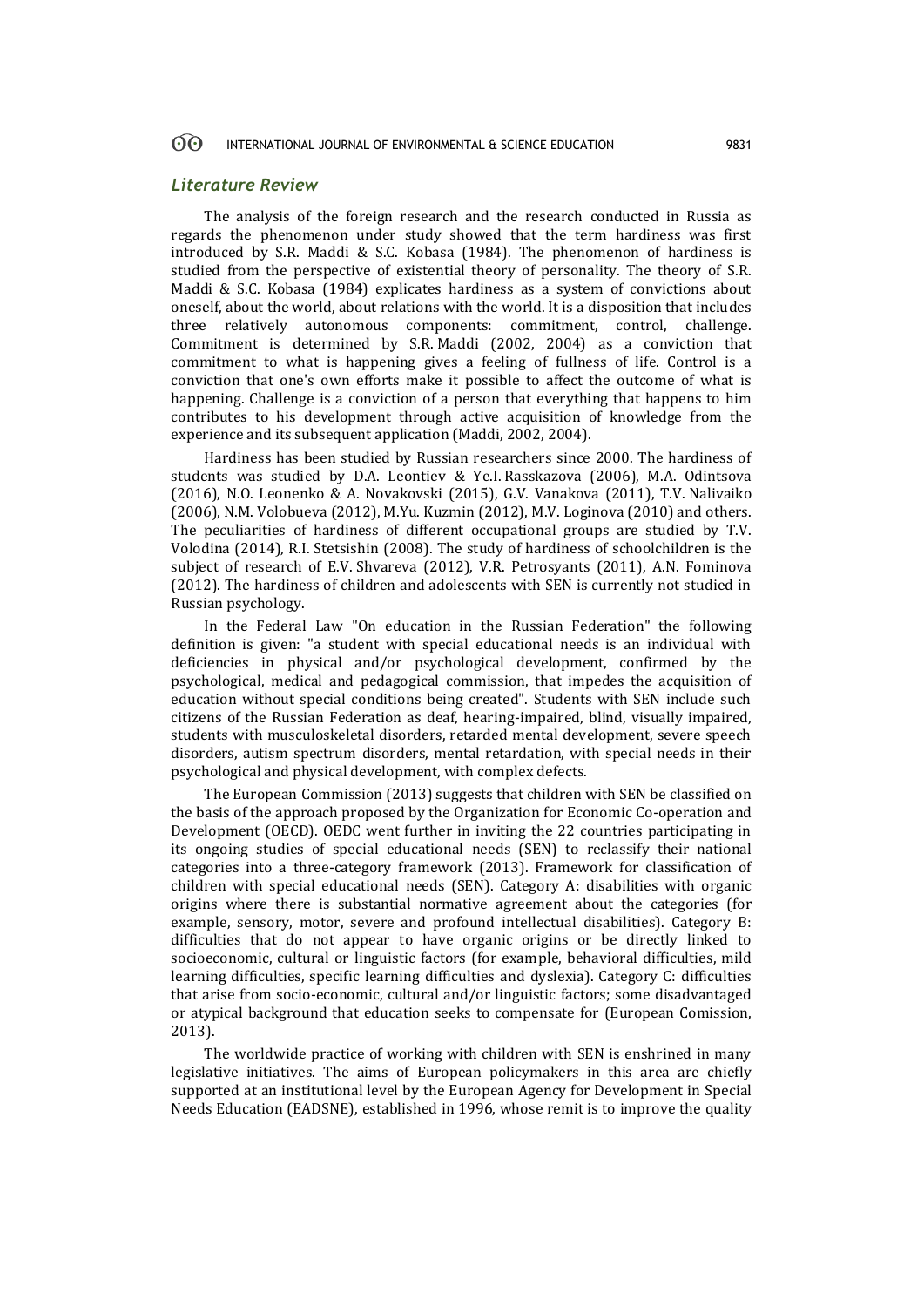of special needs provision across Europe by encouraging cross-country collaboration and knowledge exchange. In the Disability Strategy 2010–2020, the European Commission notes 'the strong mandate on the EU and Member States to improve the social and economic situation of people with disabilities', and further underlines 'the aspiration of creating a barrier-free Europe'. Inclusive education is supported by European Commission (2012) funding and promoted jointly by EADSNE and UNESCO.

## *Materials and Methods*

During the study the following methods were used

- theoretical methods: system analysis, synthesis, generalization, theoretical analysis of philosophical, pedagogical, psychological, scientific, methodical and technical literature on the research problem;

- empirical methods: observation, conversations, questioning, psychological testing.

Methods of data collection: questionnaires (to obtain information on the sociodemographic parameters of the sample), observation and conversation, test of hardiness of the individual. Test of hardiness is a Russian language adaptation of the English language questionnaire "Hardiness Survey" worked out by S. Maddi (Leontiev & Rasskazova, 2006).

Methods of mathematical statistics: descriptive statistics, comparative and correlation analysis. The comparative analysis of subsamples was conducted with the use of the Mann-Whitney non-parametric criterion of calculation, the correlation analysis was carried out with the use of Spearman's rank correlation coefficient calculation.

The experimental site of the research was based in educational institutions of Ekaterinburg. The study involved 146 adolescents in schools, ranging in age from 13 to 17 years. In accordance with the hypothesis the sample was divided into two subsamples: a subsample of adolescents with SEN (hereinafter – SEN) and a subsample of conventionally healthy adolescents (hereinafter – CH) as the control sample.

The subsample of adolescents with SEN was 36 people (31 boys and 5 girls) aged from 13 to 17 years (the average age – 15.05 years). Special educational needs of adolescents in this subsample are conditioned by the following diseases: epilepsy, birth trauma effects, encephalitis effects, neuroinfection, diabetes, various forms of infantile cerebral paralysis. The adolescents with SEN of this subsample are enrolled in grades 7- 12 of specialized remedial boarding schools for children with SEN studying adapted programs of basic and secondary general education. They have intact intelligence, there is no visible manifestation of mental pathologies, they move themselves, they do not have serious speech pathologies, they communicate freely.

The subsample of conventionally healthy adolescents served as a control group, making it possible to reveal the specificity of hardiness manifestation of adolescents with SEN. The subsample of conventionally healthy adolescents included 110 people (43 boys and 67 girls) aged from 14 to 18 years (the average age – 15.61 years). The adolescents do not have the status of individuals with SEN, they are enrolled in grades 7-11 of general education schools.

The diagnostics was carried out frontally, in classes, in an environment familiar to the adolescents. The survey participants were guaranteed anonymity and the confidentiality of the results obtained.

The experimental work took place in several stages.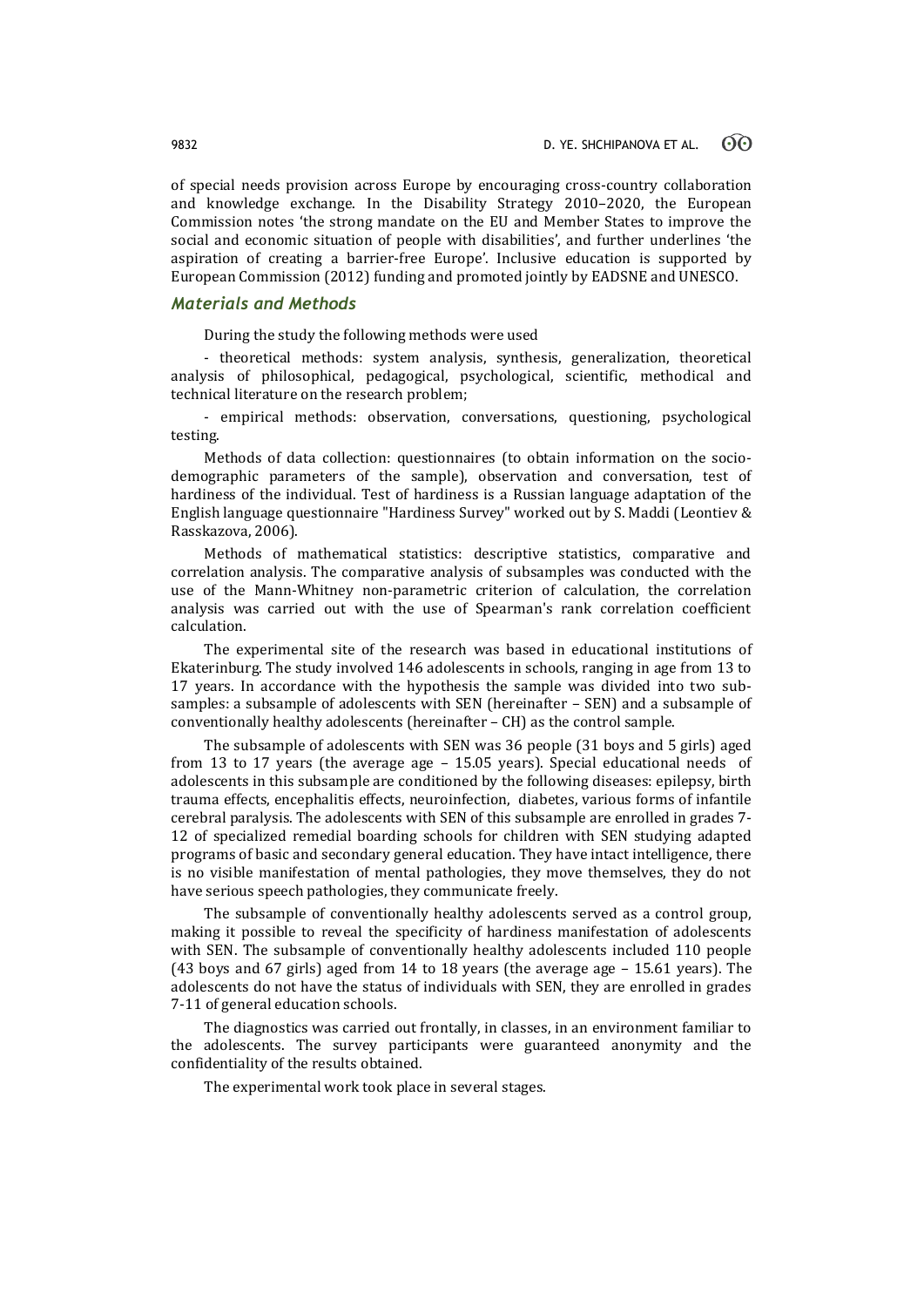#### $60^{\circ}$ INTERNATIONAL JOURNAL OF ENVIRONMENTAL & SCIENCE EDUCATION 9833

The aim of the ascertaining stage of the experiment was to study theoretically the phenomenon of hardiness of the individual, as well as the approaches to the study of people with SEN.

The forming stage of the research (2014-2015) included the empirical study of phenomenology and the relationships between the components of hardiness of adolescents with SEN in comparison with the conventionally healthy peers.

The third stage (2015-2016) is the perception and systematization of the results obtained, the formulation of conclusions and designing psychological pedagogical program of the development of components of hardiness of adolescents with SEN.

## **Results**

## *Phenomenology of hardiness of adolescents with SEN and conventionally healthy adolescents*

As a result of assessing the indicators of kurtosis and skewness in the total sample and in subsamples it was revealed that the distribution differs from being normal (Gaussian distribution), therefore, when interpreting we will rely on the median value and percentage distribution. The median value in both subsamples on all the components of hardiness are at the average level according to the test standards (refer to Table 1).

|                    | $1800$ $11000$ $11000$ $11000$ $11000$ $11000$ |         |            |         |           |                                 |
|--------------------|------------------------------------------------|---------|------------|---------|-----------|---------------------------------|
| Sub-<br>sam<br>ple | Parameters                                     | Age     | Commitment | Control | Challenge | Common<br>level of<br>hardiness |
|                    | Mean                                           | 15,0556 | 34,2222    | 17,3889 | 11,9167   | 63,9722                         |
|                    | Std. deviation                                 | 1,06756 | 5,67255    | 3,64322 | 2,01955   | 8,57067                         |
|                    | Median                                         | 15,0000 | 34,0000    | 16,0000 | 12,0000   | 62, 5000                        |
| <b>SEN</b>         | Variance                                       | 1,140   | 32.178     | 13,273  | 4.079     | 73,456                          |
|                    | Minimum                                        | 13,00   | 23,00      | 12.00   | 8,00      | 50,00                           |
|                    | Maximum                                        | 17,00   | 44,00      | 26,00   | 15,00     | 86,00                           |
|                    | N                                              | 36      | 36         | 36      | 36        | 36                              |
|                    | Mean                                           | 15,6182 | 33,1091    | 28,9818 | 14,7091   | 76,8636                         |
| <b>CH</b>          | Std. deviation                                 | 0,99523 | 7,24581    | 7,25168 | 4,29283   | 15,47266                        |
|                    | Median                                         | 16,0000 | 33,0000    | 29,0000 | 14,0000   | 74,0000                         |
|                    | Variance                                       | 0,990   | 52,502     | 52,587  | 18,428    | 239,403                         |
|                    | Minimum                                        | 14,00   | 19,00      | 11,00   | 6,00      | 43,00                           |
|                    | Maximum                                        | 18,00   | 54,00      | 49,00   | 25,00     | 127,00                          |
|                    | N                                              | 110     | 110        | 110     | 110       | 110                             |

**Table 1.** Theresults of descriptive statistics (N=146)

The analysis of indicators of hardiness allowed to reveal quantitative and percentage correlation of adolescents with low, medium and high levels of expression of hardiness components (refertoTable2). The data in the sub-sample of adolescents with SEN indicate the absence of respondents with high levels of expression of the hardiness components. By commitment and challenge indicators in adolescents with SEN medium expression levels dominate, and by control indicators low level dominates. While in the sub-sample of conventionally healthy (CH) adolescents the average levels of expression of hardiness components dominate; there are teenagers as well with high levels of expression of the components. This indicates that the majority of conventionally healthy adolescents are able to cope with stressful situations, but young people with SEN demonstrate sufficient expression of hardiness components only partially.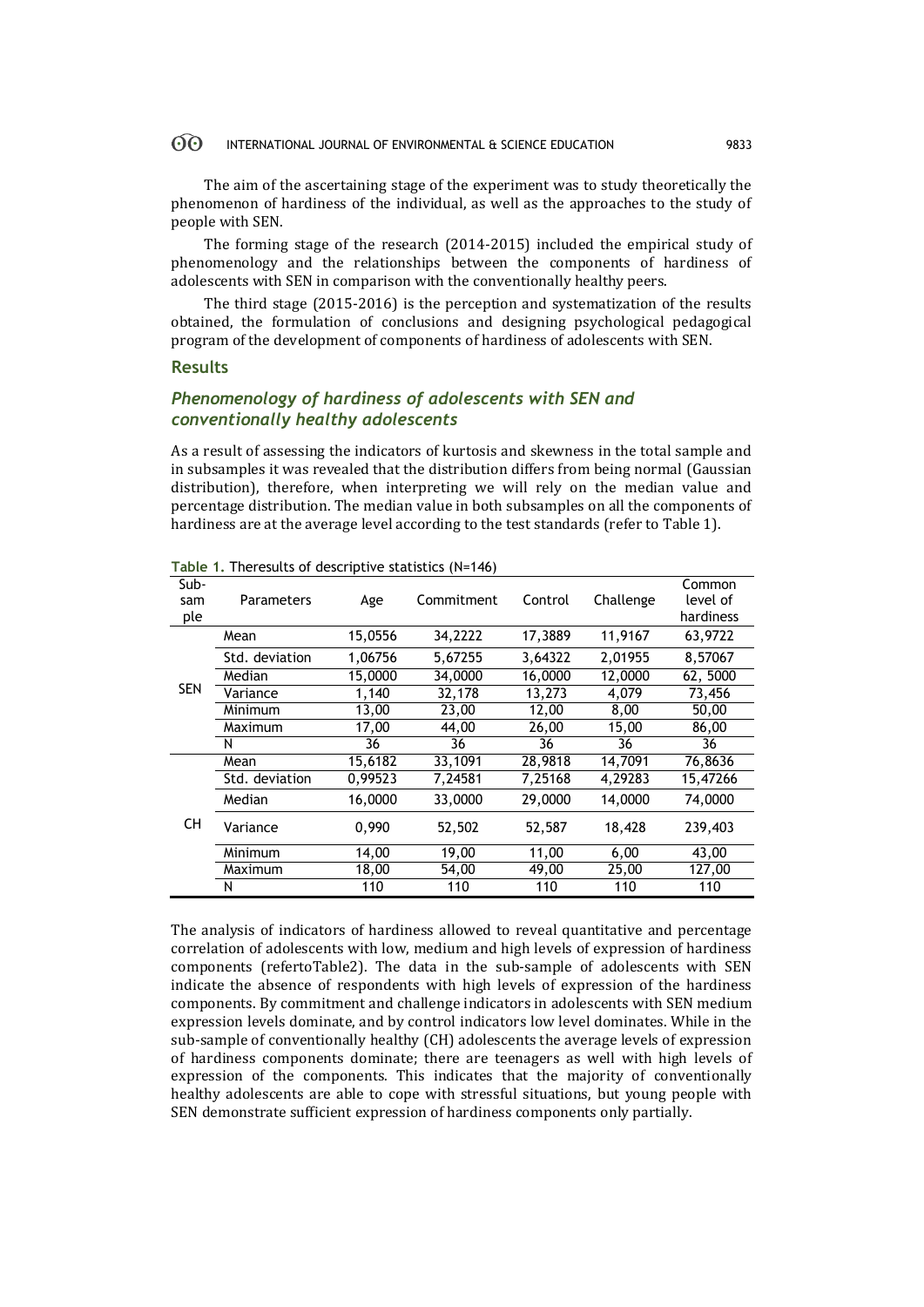|                              | Low Level              |                            | Average Level            |                          | High Level |                        |
|------------------------------|------------------------|----------------------------|--------------------------|--------------------------|------------|------------------------|
|                              | <b>SEN</b>             | CН                         | <b>SEN</b>               | CН                       | <b>SEN</b> | CН                     |
| Commitment                   | 8 people<br>(22, 2%)   | 42<br>people<br>(38, 2%)   | 28<br>people<br>(77, 8%) | 62<br>people<br>(56,4 %) | 0          | 6 people<br>(5,5,%)    |
| Control                      | 29<br>people(8<br>0,6% | 10<br>people(9,<br>1 $%$ ) | 7 people<br>(19, 4%)     | 89<br>people(8<br>0,8%   | 0          | 11<br>people(1<br>0,1% |
| Challenge                    | 6people(<br>16,7%      | 14<br>people(1<br>2,7%     | 30<br>people(8<br>3,3%   | 78<br>people(7<br>0,9%   | 0          | 18<br>people(1<br>6,4% |
| Common level of<br>hardiness | 18<br>people(5<br>0,0% | 11<br>people(1<br>0,1%     | 18<br>people(5<br>0,0%   | 88<br>people(7<br>9,8%   | 0          | 11<br>people(1<br>0,1% |

**Table 2.** Quantitative and percentage distribution of hardiness components levels (N=146)

Thus, it was found that 22.2% of adolescents with SEN and 38.2% of conventionally healthy adolescents experience a sense of alienation, rejection, the feeling of being "outside" the life.

80.6% of adolescents with SEN feel their own helplessness, they do not believe in the possibility of their influence on the course of events, it seems to them that a lot is happening in their lives against their will and they can change nothing, or almost nothing. This may be explained by the lack of life experience, immaturity, related both to the very nature of the disease, and to the peculiarities of upbringing of a adolescents with special education needs. Perhaps, this may be due to the fact that presence in a peer environment with similar learning problems in a special school develops in the child the skills that do not fully contribute to his socialization and adaptation in society, perhaps being a prerequisite for the formation in the future of a learned helplessness as a strategy of interaction with society. In the sub-sample of conventionally healthy adolescents low level constitutes only 12.7%.

The main objective of the study was to identify the differences in the components of hardiness among adolescents with SEN and conventionally healthy adolescents. The analysis of reliability of the differences was conducted with the help of calculation of nonparametric Mann-Whitney U-criterion (refer toTable 3).

| Indicator                    | Value of    | Level of      | Average rank |       |
|------------------------------|-------------|---------------|--------------|-------|
|                              | U-criterion | significance* | <b>SEN</b>   | CН    |
| Commitment                   | 1766,500    | 0,332         | 79,43        | 71,56 |
| Control                      | 307,500     | 0,000         | 27,04        | 88,70 |
| Challenge                    | 1134,000    | 0,000         | 50,00        | 81.19 |
| Common level of<br>hardiness | 862,000     | 0.000         | 42,44        | 83,66 |

**Table 3.** The results of the comparative analysis of sub-samples of adolescents with SEN and conventionally healthy adolescents (N=146)

Note: Correction of the levels of significance was performed by the Bonferroni method.

By commitment indicator significant differences were not found, therefore, adolescents with SEN and conventionally healthy adolescents are focused on their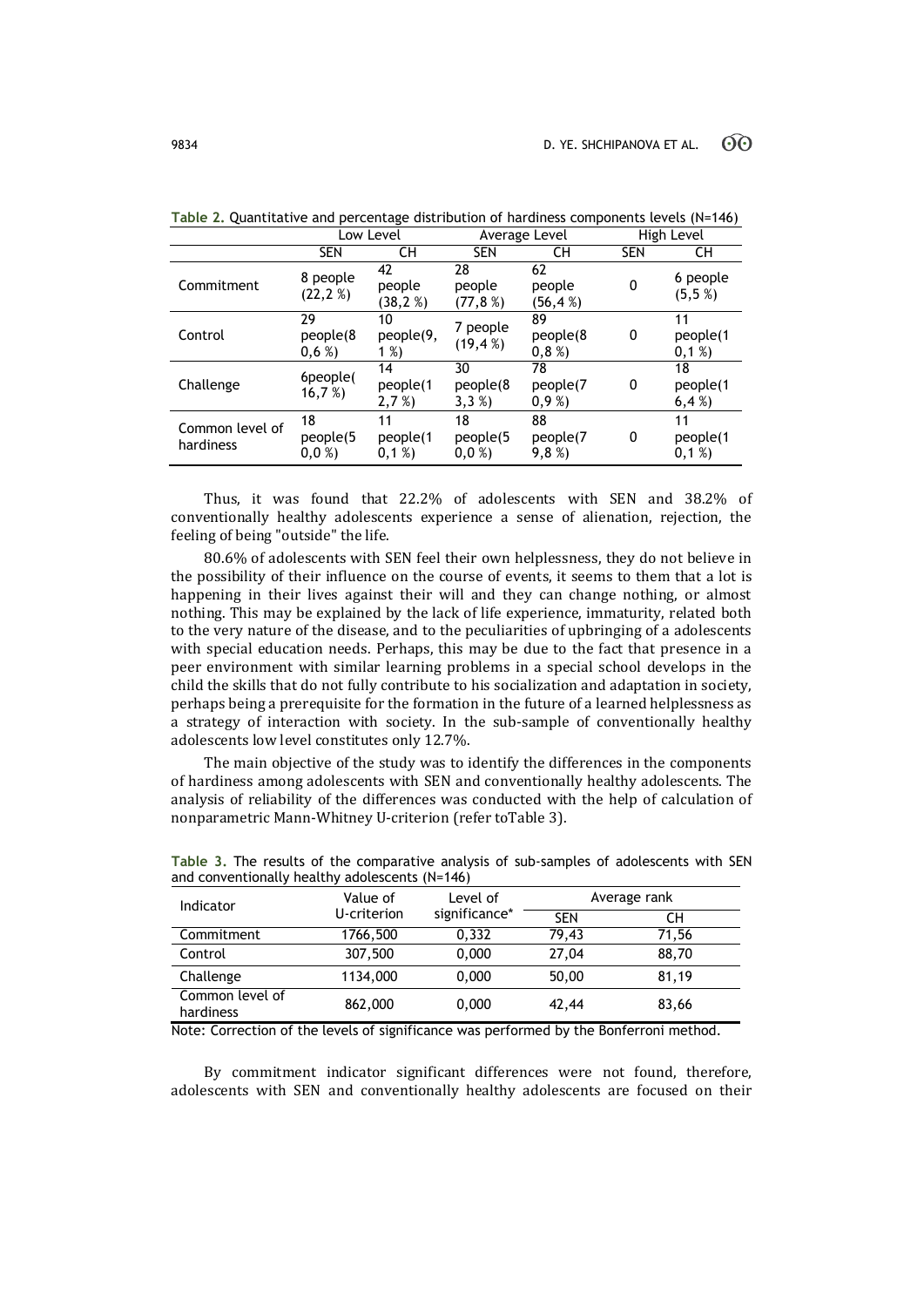#### 60 INTERNATIONAL JOURNAL OF ENVIRONMENTAL & SCIENCE EDUCATION 9835

activity and get pleasure from it, they are mostly to the average degree involved in what is happening and find interesting sides in life.

The remaining components of hardiness are significantly lower in the subsample of adolescents with SEN as compared to conventionally healthy adolescents. Consequently young people with SEN to a greater degree feel their own helplessness, conviction that fight can not affect the outcome of what is happening, conviction is not inherent in them that they can independently choose their own activities, their own way.

Challenge is also significantly lower in the group of adolescents with SEN. They do not believe that everything that happens to them contributes to their development. Adolescents with SEN demonstrate a lower level of the ability to learn from their mistakes and perceive their life experience, whether positive or negative, as a source of knowledge and a basis for improving the behavior and activity. They are less willing to act in the absence of reliable guarantees of success, at their own risk, considering preferable for themselves the desire for simple comfort and security. In general, for them the idea of development through active acquisition of knowledge from new, unfamiliar situations, situations of uncertainty is less acceptable.

The overall level of hardiness is also lower in teenagers with SEN, so they are more vulnerable to feelings of stress and depression, are less ready to confront them, to be proactive and flexible in difficult situations. It is likely that in the stressful situation, they are more inclined to passivity and avoidance.

## *Correlation of components of hardiness in subsamples of adolescents with SEN and conventionally healthy adolescents*

The structure of hardiness is studied by identifying the relationship of components of hardiness. The method of studying the relationship was the calculation of the coefficient of Spearman's rank correlation. The results of correlation analysis in subsamples of adolescents with SENare presented in Table 4, of conventionally healthy adolescents - in Table 5.

|            | General level of<br>hardiness | Commitment | Control  |
|------------|-------------------------------|------------|----------|
| Commitment | $0.905**$                     |            |          |
| Control    | $0.667**$                     | 0.434      |          |
| Challenge  | $-0.045$                      | $-0.192$   | $-0.120$ |

**Table 4.** The results of correlation analysis in subsample of adolescents with SEN (N=36)

Note: \*\* -significant level (p)  $\leq$  0,000. Correction of the levels of significance was performed by the Bonferroni method.

Only the components of commitment and control are correlated with the general level of hardiness, while challenge shows the lack of relationship (refer to Table 4). Also, all components of hardiness are not linked with each other.

In contrast, in the subsample of conventionally healthy adolescents all components are interconnected, as well as linked with the general level of hardiness(refer to Table 5).

**Table 5.** The results of correlation analysis in a control sample –subsample of conventionally healthy adolescents (N=110)

|  | General | level<br>0t | Commitment | Lontrol |
|--|---------|-------------|------------|---------|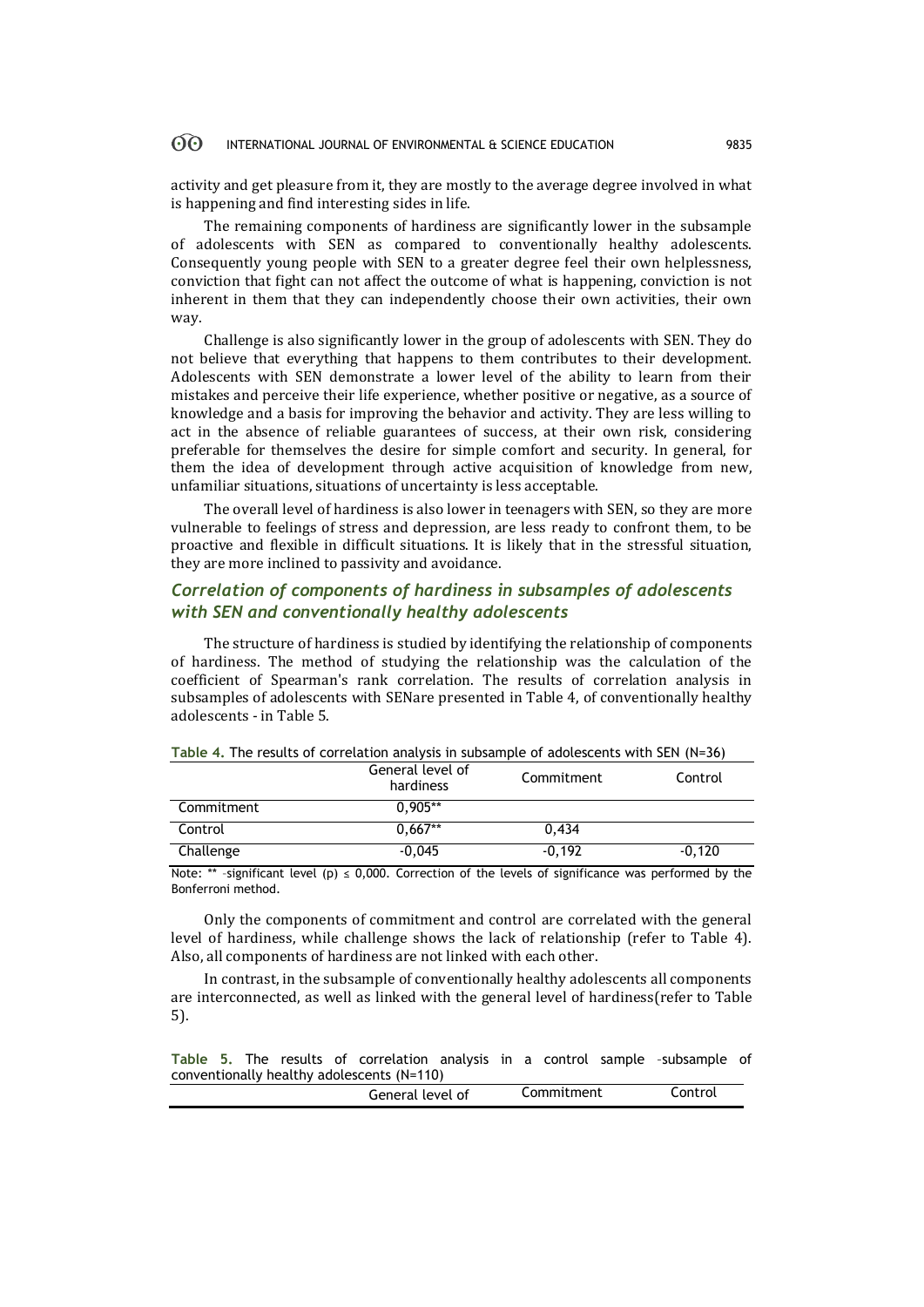|            | hardiness |           |           |
|------------|-----------|-----------|-----------|
| Commitment | $0.827**$ |           |           |
| Control    | $0.826**$ | $0.509**$ |           |
| Challenge  | $0.592**$ | $0.324**$ | $0.399**$ |

Note: \*\* - significant level (p)  $\leq$  0,000. Correction of the levels of significance was performed by the Bonferroni method.

Thus, from the study of the relationship of components, we found differences in the structure of hardiness in the subsamples. The results show the deformation of the structure of hardiness in adolescents with SEN, in contrast to the subsample of conventionally healthy adolescents, where the structure of hardiness is harmonious.

## **Discussions**

The analysis of research has shown that the study of hardiness of adolescents with SEN had not previously been carried out. There is also a shortage of research of hardiness of conventionally healthy adolescents (Shvareva, 2012; Petrosyants, 2011; Fominova, 2012). The most important aspect of the study of the phenomenon, reflecting its relevance lies in the fact that the components of hardiness are developed in the childhood and partly in adolescence (Leontiev & Rasskazova, 2006; Maddi, 2006).

Conducting this study allowed us to obtain new results on the specifics of phenomenology and structure of hardiness of adolescents with SEN as compared to their conventionally healthy peers.

The data on low rates of expression of the components of hardiness agree with the results obtained in samples of adolescents (Odintsova, 2016), as well as in samples of students with SEN (Shchetinina, 2015; Leontiev, Alexandrova & Lebedeva, 2011; Hystad et al., 2009; Kalinina et al., 2016; Kirilova & Vlasova, 2016; Vlasova, Kirilova & Curteva, 2016). Perhaps this can be attributed to lack of clarity in life prospects and strategy of delay of the semantical choice (Shchipanova et al., 2016). Also, it may indicate the formation of prerequisites learned helplessness adolescents with SEN (Seligman, 1975). In general hardiness as an actual personal resource needed for the successful confrontation of the individual to stressful situations – for adolescents with SEN such situations constitute the major part of their vital activity–is insufficiently formed.

The obtained results showing the absence of high levels of expression of the components of hardiness and deformation of the structure of the phenomenon are consistent with the hypothesis of L.S. Vygotsky (1934) about the failure of conditions of a correctional school to prepare young people with SEN for the conditions of real life. It is also correlated with the assumption of D.A. Leontiev & Ye.I. Rasskazova (2006) that for the development of such component of hardiness as "challenge" wealth of experience, the variability and heterogeneity of the environment are important.

Thus, in our study reliable differences in the levels of expression and structure of hardiness among adolescents with SEN and conventionally healthy adolescents are revealed. In general, hardiness is more formed in conventionally healthy adolescents. Adolescents with SEN are less resistant to stress, in a less degree are prepared to act actively and flexibly in a difficult situation.

## **Conclusion**

The results of the research showed in adolescents with SEN the presence of insufficient ability to resist the pressure of stressful circumstances and prevent the development of symptoms of physical or psychological maladjustment. Therefore, the development of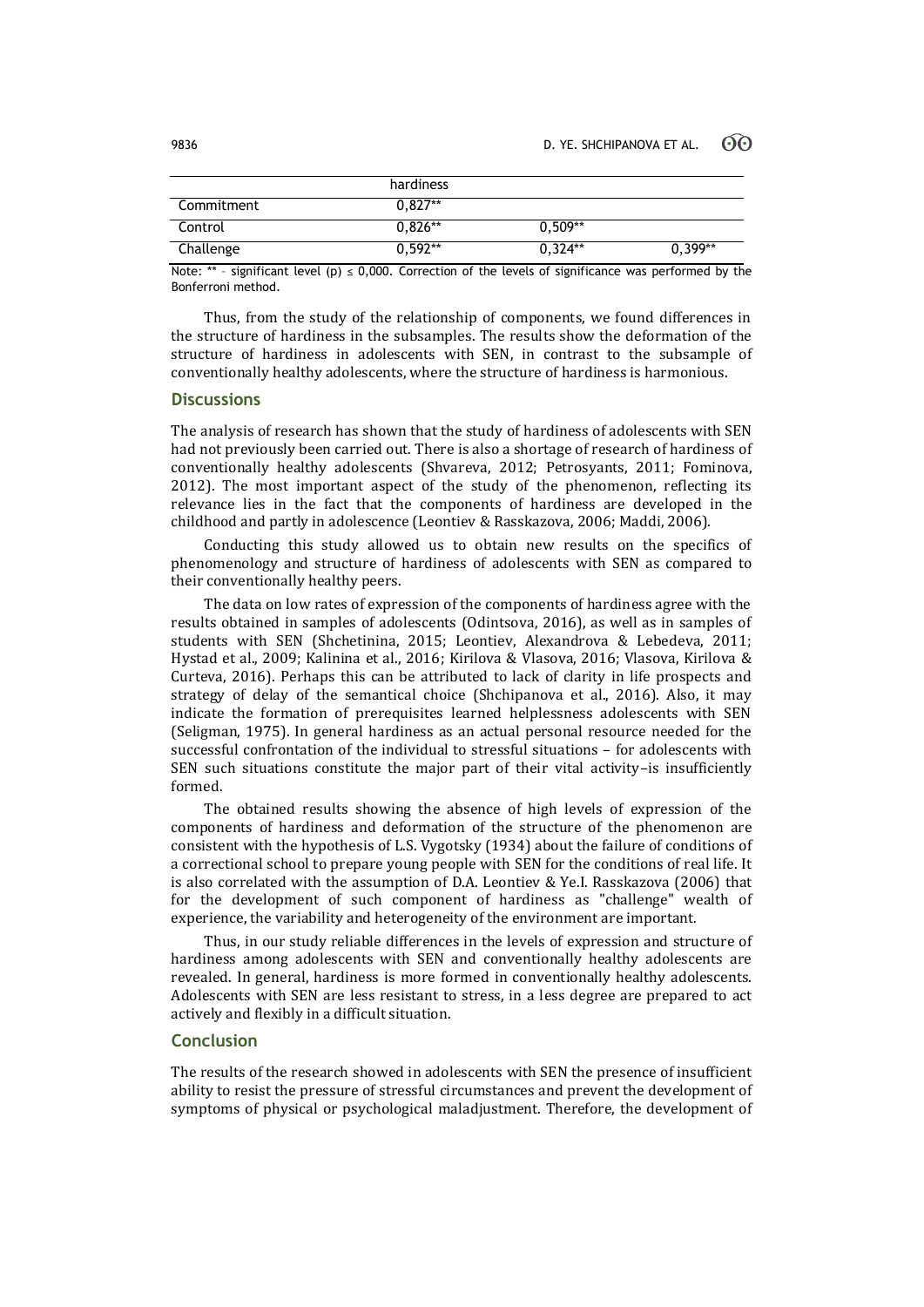#### 60 INTERNATIONAL JOURNAL OF ENVIRONMENTAL & SCIENCE EDUCATION 9837

the technologies of psychological support of adolescents with SEN during the period of study in an educational institution both special and secondary when the foundations of personal identity are laid, becomes significant. Based on these data, we are designing psychology-pedagogical programs of the development of components of hardiness of adolescents with SEN (the program is currently in the process of approbation). Their implementation will allow to optimize the process of adaptation and socialization of adolescents, and also perform as a preventive maintenance factor in the development of learned helplessness.

The research has opened some new theoretical and practical questions and problems and showed prospects of further study of phenomenology and the structure of hardiness of people with SEN.

### **Disclosure statement**

No potential conflict of interest was reported by the authors.

## **Notes on contributors**

**Dina Ye. Shchipanova** is PhD of Psychology, associate Professor of Department of Psychology of Education and Professional Development, coordinator of research projects of the Institute of Psychological and Pedagogical Education of the Russian State Vocational Pedagogical University, Ekaterinburg, Russia.

**Nataliya G. Tserkovnikova** i**s** PhD of Psychology, associate Professor of Department of Psychology of Education and Professional Development of the Russian State Vocational Pedagogical University, Ekaterinburg, Russia.

**Bella A. Uskova** is Candidate of Pedagogy, associate professor of Chair of Germanic Philology, Russian State Vocational Pedagogical University, Ekaterinburg, Russia.

**Viktor V. Puzyrev** is associate professor of Chair of Germanic Philology, Russian State Vocational Pedagogical University, Ekaterinburg, Russia.

**Anastasia S. Markova** is student of Russian State Vocational Pedagogical University, Ekaterinburg, Russia.

**Evgenii P. Fomin** is Doctor of Education, Professor of Samara State University of Economics, Samara, Russia.

### **References**

- Akhmetzyanova, A.I. & Saitgaleeva, G.G. (2016). Education for Parents with Disabled Children: How to Participate in Inclusive Education Support. *IEJME-Mathematics Education, 11(4),* 859-865.
- Akhmetzyanova, A.I. (2016). The Theoretical Analysis of Views on Anticipatory Function of Mental Reflection Development. *IEJME-Mathematics Education, 11(4),* 683-694.
- Alekhina, S. V. (2016). Inclusive education: from policy to practice. *Psychological Science and Education, 21(1),*  136-145.
- Angelova, I. А., Le-van, Т. N. & Маntаrоvа, А. I. (2016). Professional development of teachers in the field of inclusive education in school (the experience of Russia and Bulgaria). *The Education and Science Journal, 6,* 168-186.
- European Commission (2010). The*European Disability Strategy 2010-2020*. Direct access: http://eurlex.europa.eu/LexUriServ/LexUriServ.do?uri=COM:2010: 0636:FIN:en:PDF
- European Commission (2012). Special Needs Children and Disabled Adults Still Getting a Raw Deal from Education. Says report. *Commission Press Release (July). As of 30 March 2013.* Direct access:http://europa.eu/rapid/pressReleasesAction.do?reference=IP/12/761&format=HTML&aged=0 &language=EN &guiLanguage=en
- European Commission (2013). Support for children with special educational needs. *Commission policy brief. April 2013: European Commission.* Direct access: http://europa.eu/epic/studiesreports/docs/eaf\_policy\_brief\_-\_support\_for\_sen\_children\_final\_version.pdf

Fominova, А. N. (2012). *Hardiness of a personality.* Moscow: Prometheus.152 p.